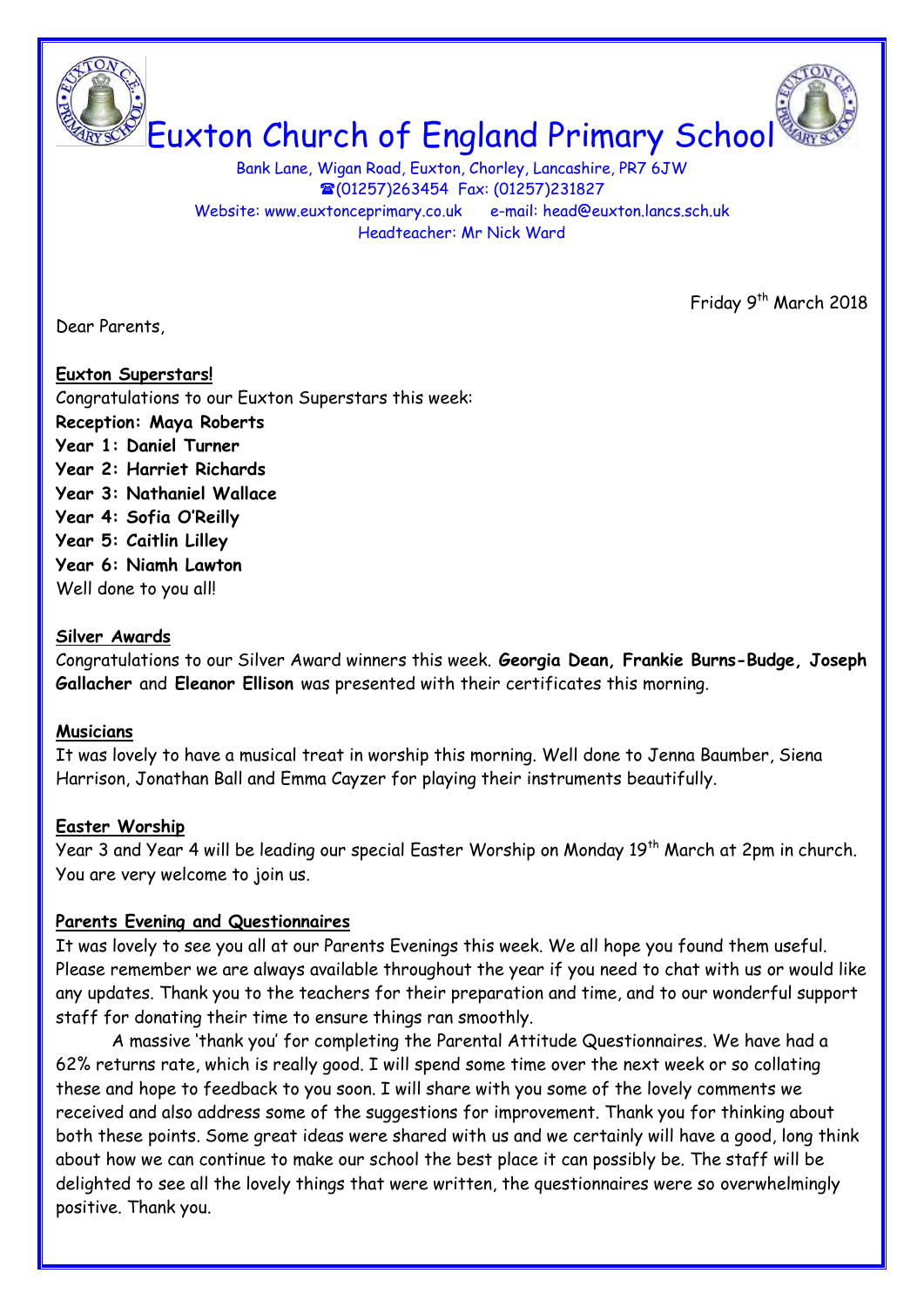### **Weather!**

What happened yesterday?!! It was like two seasons 4 hours apart! Thank you for ensuring the children were in school – we had all children in, unless they were off poorly. As I said last week, we do try to remain open if at all possible, which I know is appreciated by so many of you. Please remember though, if the weather and conditions are like yesterday we will not be marking children in as late if they arrive after 8:55am. We try and text as soon as we can, but we will always understand. Similarly, if you feel it not safe for you to be able to get your child to school at all then please just let us know. Thank you for your support.

## **Non-Uniform Day next Friday (16th March)**

Next Friday we will be having a non-uniform day for any kind donations for our Easter Bingo. If you feel you are able to support us, our PTFA would love any chocolate, especially Easter Eggs, bringing into school on the day. Thank you so much.

### **Easter Bingo – NEXT Friday, 16th March**

Friday 16<sup>th</sup> March is our Easter Bingo evening.

- Doors open at 6:00pm, with 'eyes down' at 6:30pm.
- Entry is £3, which includes a bingo book!
- There will be some alcoholic drinks available if you would like a little drink while you play. **Please don't bring your own, the charges will be very reasonable and as well as being an enjoyable event it is also a fundraiser for our children.**

Hope to see you there!

### **PTFA Special Someone Flowers**

We had a fantastic response yet again to this lovely idea - 137 orders were placed! These will be coming home tonight. Thank you to the PTFA team for working so hard on this, getting all the orders ready.

### **Quicksticks Hockey Success!**

Well done to our Quicksticks hockey team, who have reached the finals next week. Thank you, as always, to Mrs Millar for such an excellent job coaching our children. Thank you to Mollie and Lennox for this report:

'Match against Trinity: We drew 1-1 against Trinity. When we were losing 1-0, William T scored. Match against Buckshaw: We won 2-1 against Buckshaw. They scored very quickly, but we pulled it back when Mollie and William T scored.

Match against St. Gregory's: In this match we won 4-0. Libby, Mollie and Lennox scored the goals. It was a great evening. We drew first place with Trinity on goal difference, meaning we both went through. The team were Mollie, Libbie, Lily, Scott, Lennox and William T. Thank you to Mrs Millar.'

### **Year 6 Robinwood Residential**

A reminder that the balance for the Robinwood residential in June is due by Friday 23rd March. Please see Mrs Hodges if you are unsure how much you owe. If this is going to be a problem, please come and have a chat with me. Thank you.

### **Easter Lunch**

All children who don't normally have a school lunch will receive a flyer today about our special Easter Lunch on Wednesday 21<sup>st</sup> March. Please return the slip and £2.20 by next Wednesday (14<sup>th</sup>) if you would like to order one. Cheques payable to 'LCC' please. Thank you.